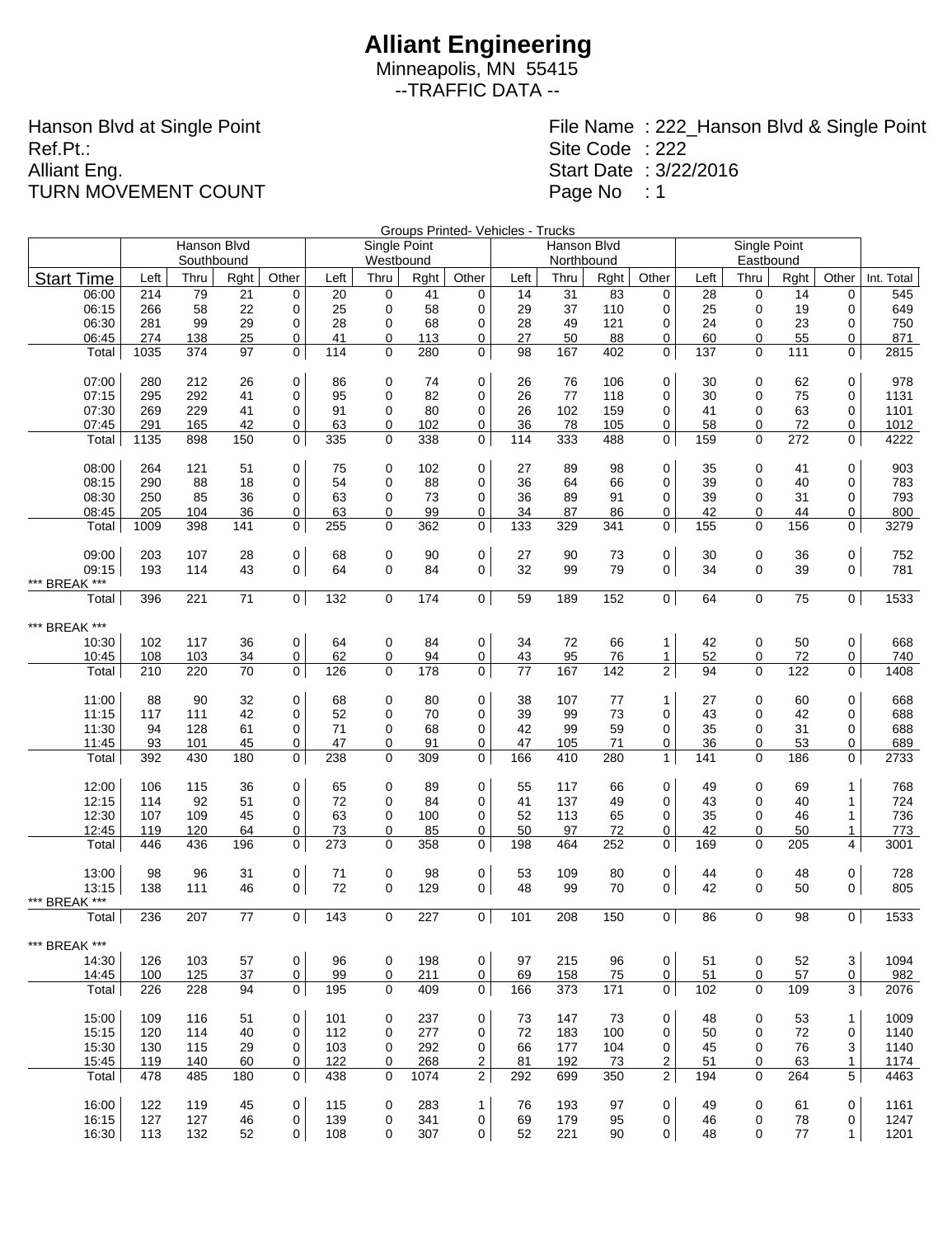Minneapolis, MN 55415 --TRAFFIC DATA --

Hanson Blvd at Single Point Ref.Pt.: Alliant Eng. TURN MOVEMENT COUNT

|                    |      |             |      |                |      |              |      | Groups Printed- Vehicles - Trucks |      |             |      |       |      |          |      |                |            |
|--------------------|------|-------------|------|----------------|------|--------------|------|-----------------------------------|------|-------------|------|-------|------|----------|------|----------------|------------|
|                    |      | Hanson Blvd |      |                |      | Single Point |      |                                   |      | Hanson Blvd |      |       |      |          |      |                |            |
|                    |      | Southbound  |      |                |      | Westbound    |      |                                   |      | Northbound  |      |       |      |          |      |                |            |
| <b>Start Time</b>  | Left | Thru        | Rght | Other          | Left | Thru         | Rght | Other                             | Left | Thru        | Rght | Other | Left | Thru     | Rght | Other          | Int. Total |
| 16:45              | 159  | 151         | 50   | 0              | 111  | 0            | 310  |                                   | 66   | 203         | 79   | 0     | 52   | 0        | 65   |                | 1248       |
| Total              | 521  | 529         | 193  | 0              | 473  | 0            | 1241 | $\overline{2}$                    | 263  | 796         | 361  | 0     | 195  | 0        | 281  | $\overline{2}$ | 4857       |
|                    |      |             |      |                |      |              |      |                                   |      |             |      |       |      |          |      |                |            |
| 17:00              | 104  | 151         | 56   | 0              | 120  | 0            | 321  | 0                                 | 63   | 252         | 105  | 0     | 48   | 0        | 64   | 0              | 1284       |
| 17:15              | 119  | 167         | 39   | 0              | 125  | 0            | 343  | 0                                 | 64   | 192         | 76   | 0     | 57   |          | 66   | 0              | 1248       |
| 17:30              | 124  | 146         | 18   | 0              | 136  | 0            | 310  | 0                                 | 52   | 205         | 82   | 0     | 55   |          | 61   |                | 1189       |
| 17:45              | 114  | 165         | 33   | 0              | 137  | 0            | 297  | 0                                 | 41   | 176         | 83   | 0     | 45   |          | 60   |                | 1152       |
| Total              | 461  | 629         | 146  | 0              | 518  | 0            | 1271 | 0                                 | 220  | 825         | 346  | 0     | 205  | 0        | 251  |                | 4873       |
|                    |      |             |      |                |      |              |      |                                   |      |             |      |       |      |          |      |                |            |
| <b>Grand Total</b> | 6545 | 5055        | 1595 | $\overline{0}$ | 3240 | 0            | 6221 | 4                                 | 1887 | 4960        | 3435 | 5     | 1701 | $\Omega$ | 2130 | 15             | 36793      |
| Apprch %           | 49.6 | 38.3        | 12.1 | 0              | 34.2 | 0            | 65.7 | 0                                 | 18.3 | 48.2        | 33.4 | 0     | 44.2 | 0        | 55.4 | 0.4            |            |
| Total %            | 17.8 | 13.7        | 4.3  | 0              | 8.8  | 0            | 16.9 | 0                                 | 5.1  | 13.5        | 9.3  | 0     | 4.6  | 0        | 5.8  | 0              |            |
| Vehicles           | 6323 | 4924        | 1499 | $\Omega$       | 3156 | $\Omega$     | 5936 | 3                                 | 1854 | 4828        | 3349 | 3     | 1633 | $\Omega$ | 2108 | 9              | 35625      |
| % Vehicles         | 96.6 | 97.4        | 94   | 0              | 97.4 | 0            | 95.4 | 75                                | 98.3 | 97.3        | 97.5 | 60    | 96   | 0        | 99   | 60             | 96.8       |
| Trucks             | 222  | 131         | 96   | 0              | 84   | 0            | 285  |                                   | 33   | 132         | 86   | 2     | 68   | 0        | 22   | 6              | 1168       |
| % Trucks           | 3.4  | 2.6         | 6    | 0              | 2.6  | 0            | 4.6  | 25                                | 1.7  | 2.7         | 2.5  | 40    | 4    | 0        |      | 40             | 3.2        |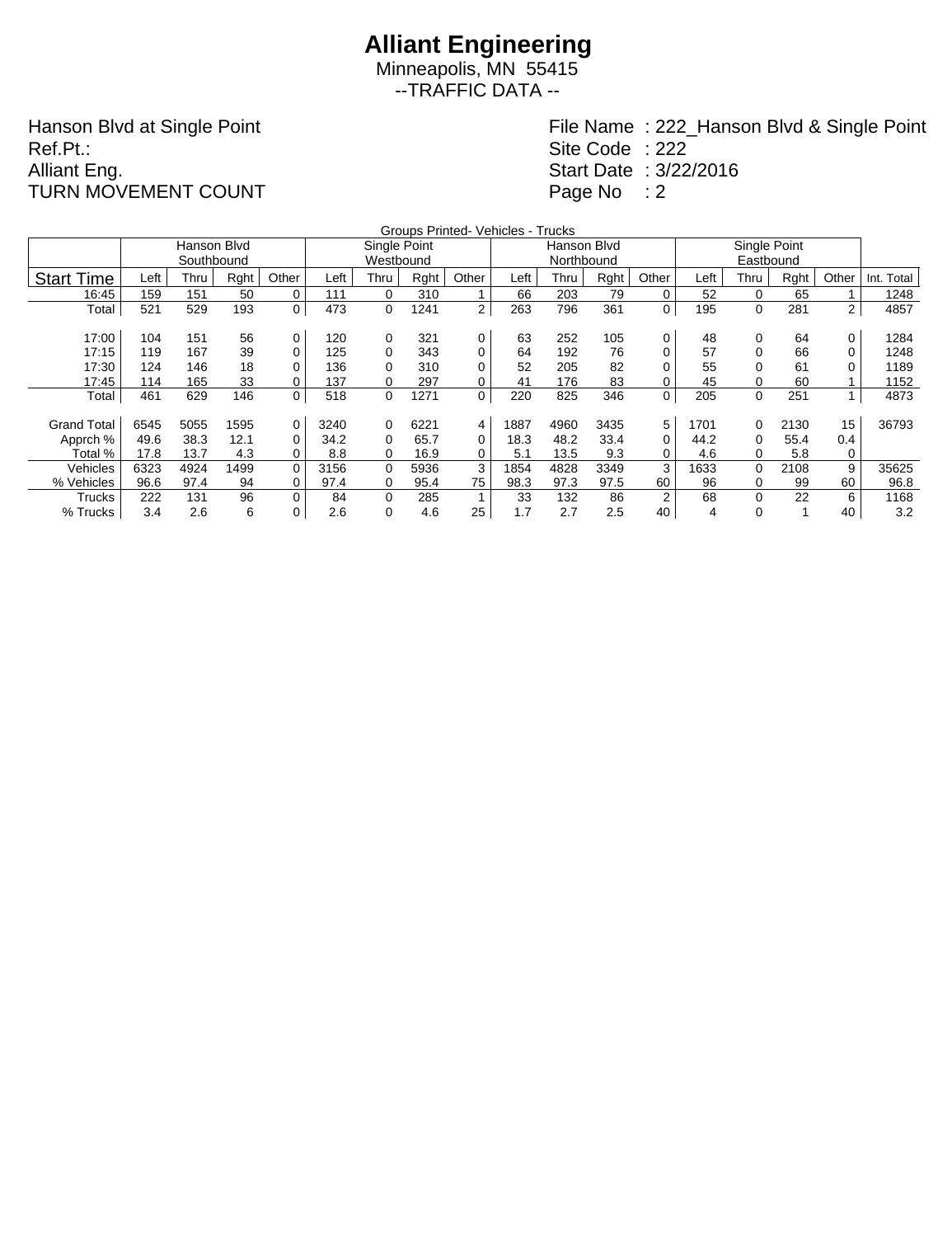Minneapolis, MN 55415 --TRAFFIC DATA --

Hanson Blvd at Single Point Ref.Pt.: Alliant Eng. TURN MOVEMENT COUNT

|                                                      |            |      | Single Point |       |            |      |           |      | Hanson Blvd |            |      |      |            |       | Single Point |      |      |      |           |            |            |  |  |  |
|------------------------------------------------------|------------|------|--------------|-------|------------|------|-----------|------|-------------|------------|------|------|------------|-------|--------------|------|------|------|-----------|------------|------------|--|--|--|
|                                                      | Southbound |      |              |       |            |      | Westbound |      |             |            |      |      | Northbound |       |              |      |      |      | Eastbound |            |            |  |  |  |
| <b>Start Time</b>                                    | _eft       | Thru | Rght         | Other | App. Total | Left | Thru      | Rght | Other       | App. Total | ∟eft | Thru | Raht       | Other | App. Total   | Left | Thru | Rght | Other     | App. Total | Int. Total |  |  |  |
| Peak Hour Analysis From 06:00 to 11:45 - Peak 1 of 1 |            |      |              |       |            |      |           |      |             |            |      |      |            |       |              |      |      |      |           |            |            |  |  |  |
| Peak Hour for Entire Intersection Begins at 07:00    |            |      |              |       |            |      |           |      |             |            |      |      |            |       |              |      |      |      |           |            |            |  |  |  |
| 07:00                                                | 280        | 212  | 26           |       | 518        | 86   | $\Omega$  | 74   |             | 160        | 26   | 76   | 106        | 0     | 208          | 30   | 0    | 62   |           | 92         | 978        |  |  |  |
| 07:15                                                | 295        | 292  | 41           |       | 628        | 95   |           | 82   |             | 177        | 26   |      | 118        | 0     | 221          | 30   | 0    | 75   | 0         | 105        | 1131       |  |  |  |
| 07:30                                                | 269        | 229  | 41           |       | 539        | 91   |           | 80   |             | 171        | 26   | 102  | 159        | 0     | 287          | 41   | 0    | 63   | 0         | 104        | 1101       |  |  |  |
| 07:45                                                | 291        | 165  | 42           |       | 498        | 63   |           | 102  |             | 165        | 36   | 78   | 105        | 0     | 219          | 58   |      |      |           | 130        | 1012       |  |  |  |
| <b>Total Volume</b>                                  | 1135       | 898  | 150          |       | 2183       | 335  |           | 338  | 0           | 673        | 114  | 333  | 488        | 0     | 935          | 159  | 0    | 272  | 0         | 431        | 4222       |  |  |  |
| % App. Total                                         | 52         | 41.1 | 6.9          |       |            | 49.8 | 0         | 50.2 |             |            | 12.2 | 35.6 | 52.2       | 0     |              | 36.9 | 0    | 63.7 | $\Omega$  |            |            |  |  |  |
| PHF                                                  | .962       | .769 | 893.         | 000.  | .869       | .882 | .000      | .828 | .000        | .951       | .792 | .816 | .767       | .000  | .814         | .685 | .000 | .907 | .000      | .829       | .933       |  |  |  |